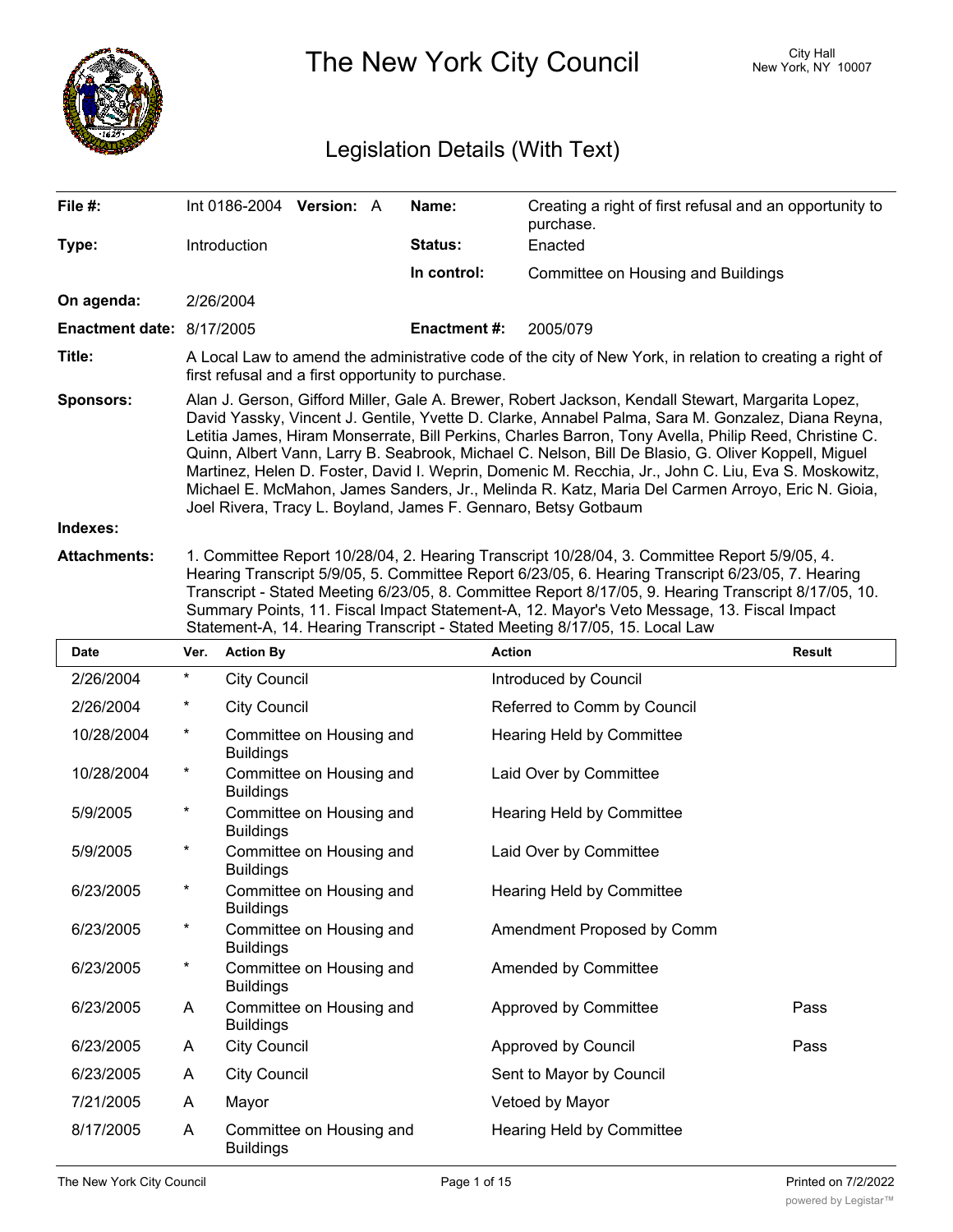| File #: Int 0186-2004, Version: A |   |                                              |                       |      |  |  |  |  |
|-----------------------------------|---|----------------------------------------------|-----------------------|------|--|--|--|--|
| 8/17/2005                         | A | Committee on Housing and<br><b>Buildings</b> | Approved by Committee | Pass |  |  |  |  |
| 8/17/2005                         | A | City Council                                 | Overridden by Council | Pass |  |  |  |  |
|                                   |   |                                              | Int. No. 186-A        |      |  |  |  |  |

By Council Members Gerson, The Speaker (Council Member Miller), Brewer, Jackson, Stewart, Lopez, Yassky, Gentile, Clarke, Palma, Gonzalez, Reyna, James, Monserrate, Perkins, Barron, Avella, Reed, Quinn, Vann, Seabrook, Nelson, DeBlasio, Koppell, Martinez, Foster, Weprin, Recchia Jr., Liu, Moskowitz, McMahon, Sanders Jr., Katz, Arroyo, Gioia, Rivera, Boyland, Gennaro and The Public Advocate (Ms. Gotbaum)

A Local Law to amend the administrative code of the city of New York, in relation to creating a right of first refusal and a first opportunity to purchase.

### Be it enacted by the Council as follows:

Section 1. Declaration of legislative findings and intent. The Council of the City of New York hereby finds that the increasing scarcity of affordable housing in the City makes it crucial to preserve existing subsidized housing units. Private owners are electing to prepay subsidized mortgages or to opt out of projectbased subsidy programs at an alarming rate. No longer constrained by such programs, owners are putting their buildings up for sale, with the new purchasers forcing out low- and moderate-income tenants as the buildings open to market rents.

One in ten federally subsidized assisted rental housing units in New York City has been or is in the process of being removed from the affordable housing stock, according to data compiled by the Community Service Society. Compounding this problem, the federal government has eliminated funding for programs designed to promote the preservation of subsidized housing, and it does not appear that any new federal programs will be funded to create new subsidized housing. In the face of such conversions from affordable housing to market rate housing, some city and state governments have enacted legislation granting a right of first refusal and a first opportunity to purchase to low to moderate-income residents who will maintain the buildings as housing for low- and moderate-income residents. The City of New York has an obligation to safeguard against the loss of affordable housing and the Council is enacting this local law to help ensure that the assisted rental housing stock is maintained for the people of New York.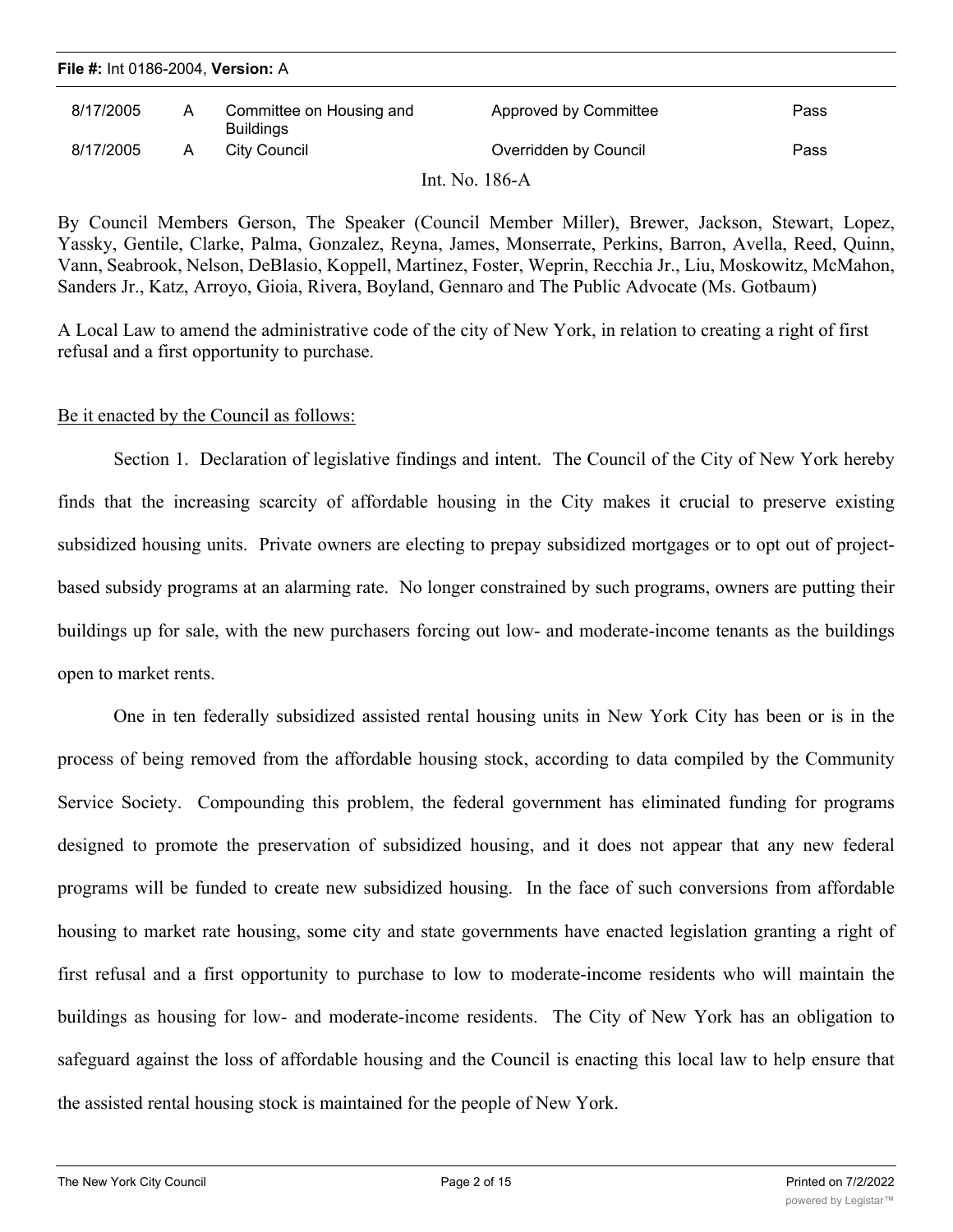§2. Title 26 of the administrative code of the city of New York is amended by adding a new chapter 9 to read as follows:

## Chapter 9

Right of First Refusal and First Opportunity to Purchase

§26-801 Definitions.

§26-802 Notification of impending conversion.

§26-803 Notification of bona fide offer to purchase.

§26-804 Appraisal determination.

§26-805 Right of first refusal.

§26-806 First opportunity to purchase.

§26-807 Prior notification.

§26-808 Permanent affordability.

§26-809 Right of transfer.

§26-810 Conversion of property.

§26-811 Penalty.

§26-812 Exclusions.

§26-813 Judicial review.

§26-801 Definitions. For the purposes of this section, the following definitions shall apply:

(a) "Affordable" shall mean that rental expenses for dwelling units do not exceed thirty percent of the annual gross household income of the existing tenants, and/or where rental expenses do not exceed the rent levels allowable pursuant to the rent restrictions applicable to such dwelling units prior to conversion, provided however that dwelling units which become vacant in assisted rental housing should not be rented to households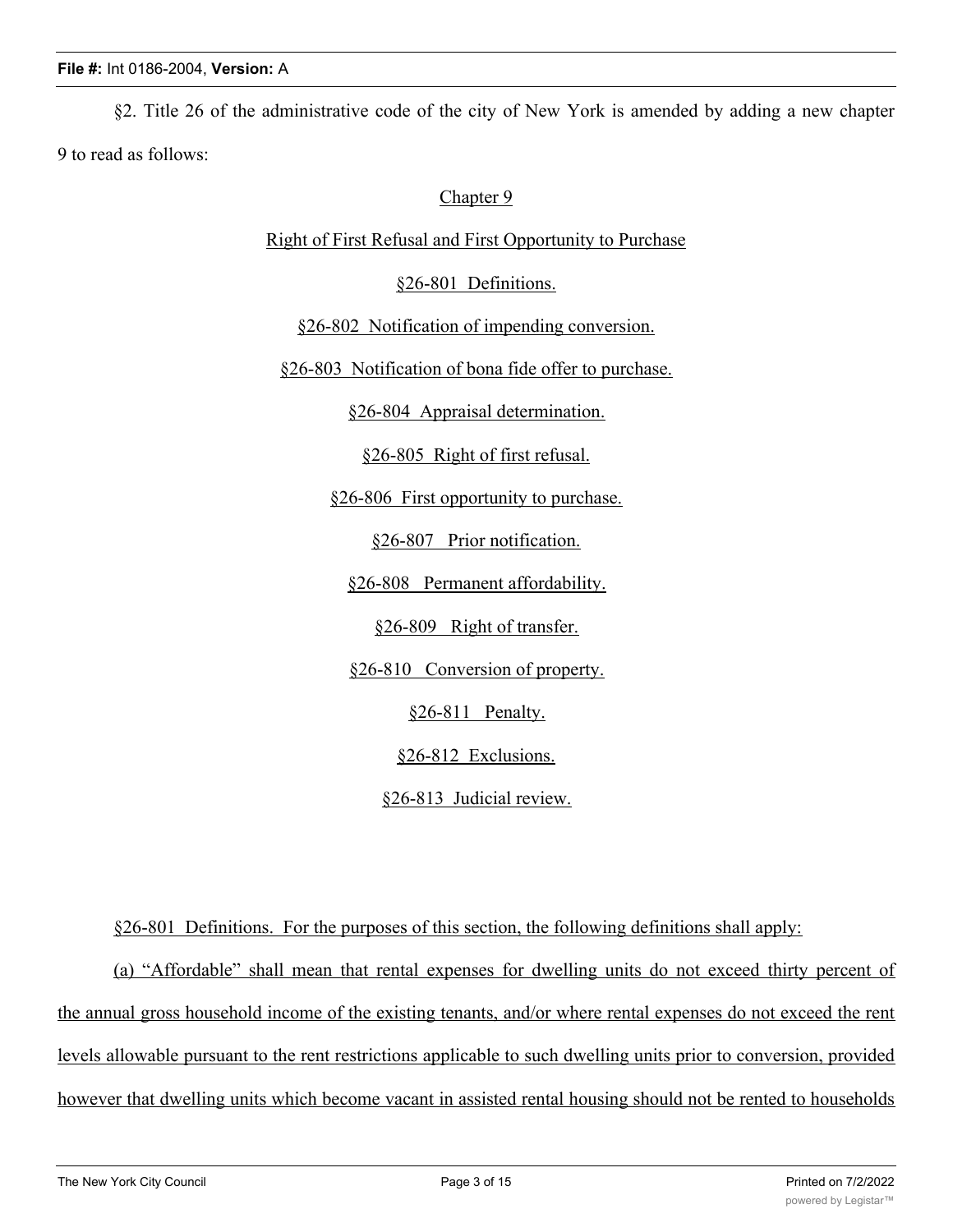whose income exceeds eighty percent of the New York metropolitan area median income as determined by the United States department of housing and urban development.

(b) "Appraised value" shall mean the value as determined by a majority vote of an advisory panel of three appraisers who shall perform such appraisal in accordance with the American Arbitration Association's rules for the real estate industry.

(c) "Assisted rental housing" shall mean a privately-owned multiple dwelling or group of multiple dwelling units managed together under the same ownership in which the majority of dwelling units therein are subject to federal, state or city income eligibility restrictions and in which rents for such dwelling units are controlled, regulated or assisted by a federal, state or city agency pursuant to a regulatory agreement or rental assistance agreement designed to make such dwelling units affordable on a project-based basis. Assisted rental housing programs shall include:

(1) any program created, administered, or supervised by the city or state under article II or article IV of the private housing finance law, but shall not include any multiple dwelling owned or operated by a company organized under article II or article IV of the private housing finance law that was occupied prior to January 1, 1974.

(2) any program providing project-based assistance under section eight of the United States housing act of 1937, as it may be amended from time to time; and

(3) housing programs governed by sections 202, 207, 221, 232, 236, or 811 of the national housing act, (12 U.S.C. 1701 et seq.), as they may be amended from time to time;

(d) "Bona fide purchaser" shall mean a person or entity that has tendered a bona fide offer to purchase the assisted rental housing.

(e) "Bona fide offer to purchase" shall mean a good faith and without fraud offer, made in writing and approved by the department that is tendered by a bona fide purchaser no later than one hundred and twenty days after an appraisal performed pursuant to section 26-804 of this chapter, and that is non-binding on the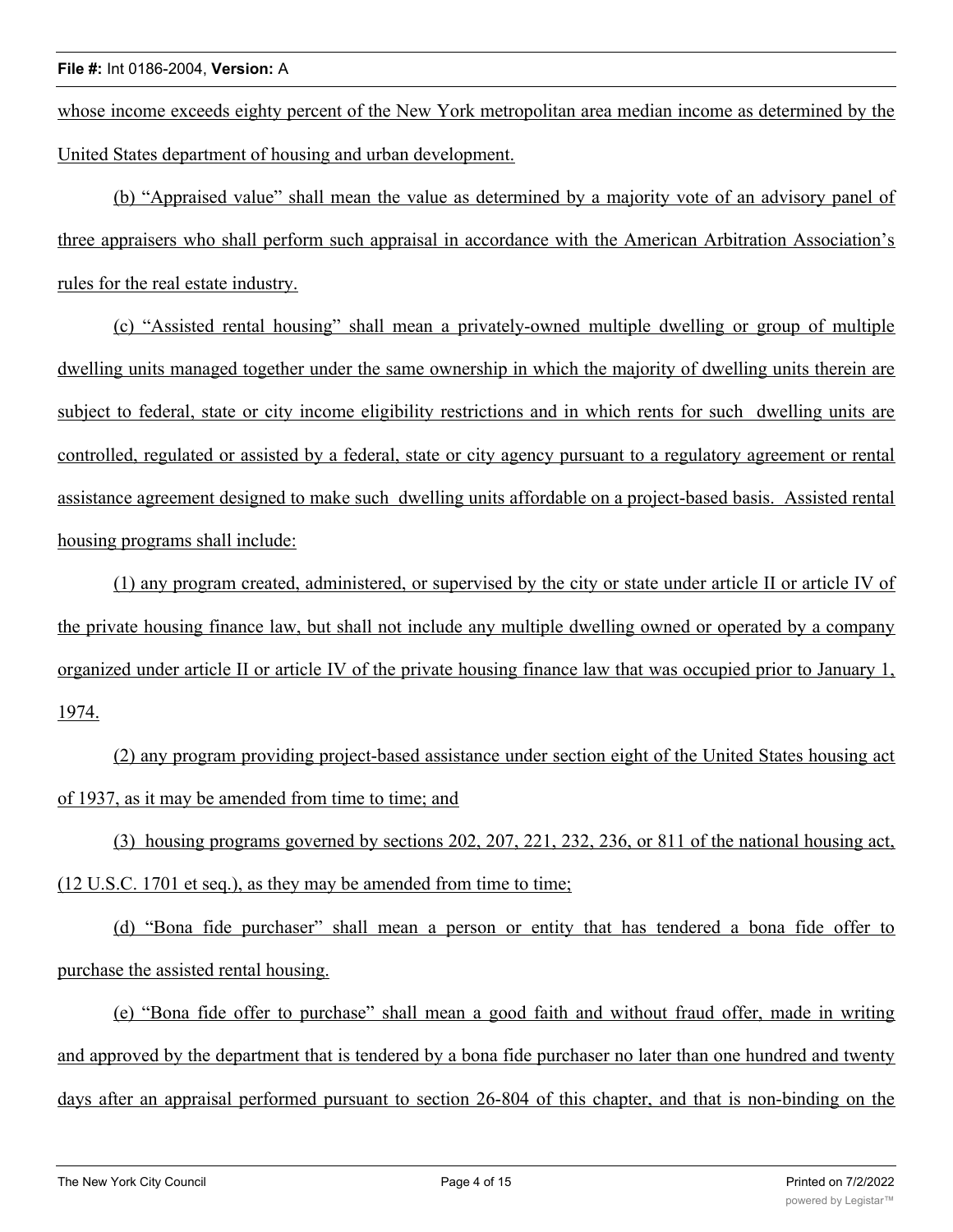owner with intent to convert.

(f) "Conversion" or "convert" shall mean the transfer of title, leasing, intention to sell or lease, mortgage pre-payment, withdrawal from an assisted housing program, decision not to extend or renew participation in the program or any other action taken by the owner that would result in the termination of participation by the owner in the assisted rental housing program.

(g) "Household" shall mean all lawful occupants of any dwelling unit as defined in section 27-2004 of this code.

(h) "Household income" shall mean, for any household, the sum of the amount reported separately in the most recent individual or joint tax return for wage or salary income, net self-employed income, interest, dividends, rent received, royalties, social security or railroad retirement benefits or disability benefits and all other income for each member of the household reported on a tax return.

(i) "Department" shall mean the department of housing preservation and development or successor agency.

(j) "Financial assistance" shall mean any benefits received as a result of an assisted rental housing program that act to maintain affordable rents in the assisted rental housing.

(k) "First opportunity to purchase" shall mean the opportunity by a tenant association, or if applicable, a qualified entity, to purchase in good faith and without fraud the assisted rental housing at or below its appraised value before such assisted rental housing becomes subject to conversion.

(l) "Notice" shall mean a written communication addressed to a tenant association, or if no tenant association exists, to each tenant, or if applicable, to a qualified entity, by means of first class and registered mail, or personal delivery upon a tenant association, or if no tenant association exists, upon each tenant, or if applicable, a qualified entity. Each such notice shall be deemed to have been given upon the deposit of such first class and registered mail in the custody of the United States postal service or upon receipt of personal delivery, and by posting of such notice in the common areas of the assisted rental housing.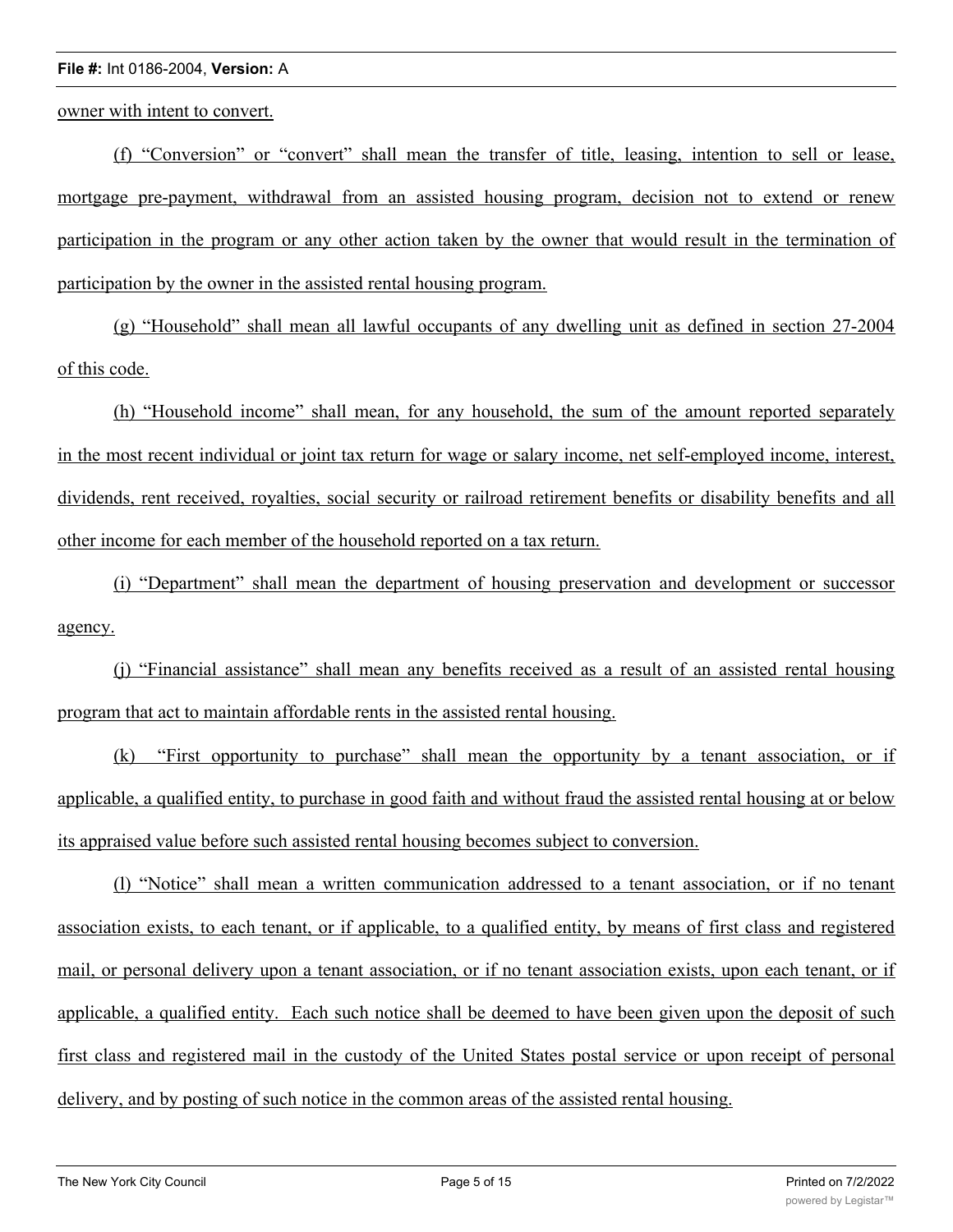(m) "Owner" shall mean any person or entity, or combination of such persons or entities, or any agent of such persons or entities, that has a controlling interest in assisted rental housing that is subject to conversion.

(n) "Qualified entity" shall mean any individual, partnership, limited liability partnership, limited liability corporation, not-for-profit corporation or business corporation, or other entity authorized to do business in New York state and experienced in the management of affordable housing, designated by the tenants residing in at least sixty percent of the occupied dwelling units within the same assisted rental housing to act on its behalf pursuant to section 26-809 of this chapter and approved in writing by the department and which obligates itself and any successors in interest to assume the ongoing responsibility of continuing maintenance and operation of the assisted rental housing as affordable for the duration of the housing's useful life and in accordance with the purposes of this chapter.

(o) "Right of first refusal" shall mean the right of a tenant association, or if applicable, a qualified entity, to submit a good faith and without fraud offer, in writing to the owner to purchase the higher of the assisted rental housing's appraised value or the identical price, terms and conditions offered by a bona fide purchaser as approved by the department.

(p) "Tenant" shall mean a lawful occupant who resides within a dwelling unit within such assisted rental housing pursuant to law or a lease recognized by either the owner of such assisted rental housing, the department or a court of competent jurisdiction.

(q) "Tenant association" shall mean an association, whether incorporated or not, for which written consent to forming a tenant association has been given by tenants representing at least sixty percent of the occupied dwelling units within the same assisted rental housing, and which association notifies or has notified the owner of the assisted rental housing and the department of its existence or establishment and has provided to such owner and the department the names and addresses of at least two of the officers or representatives of such association. Where more than one group of tenants in the same assisted rental housing claims to be the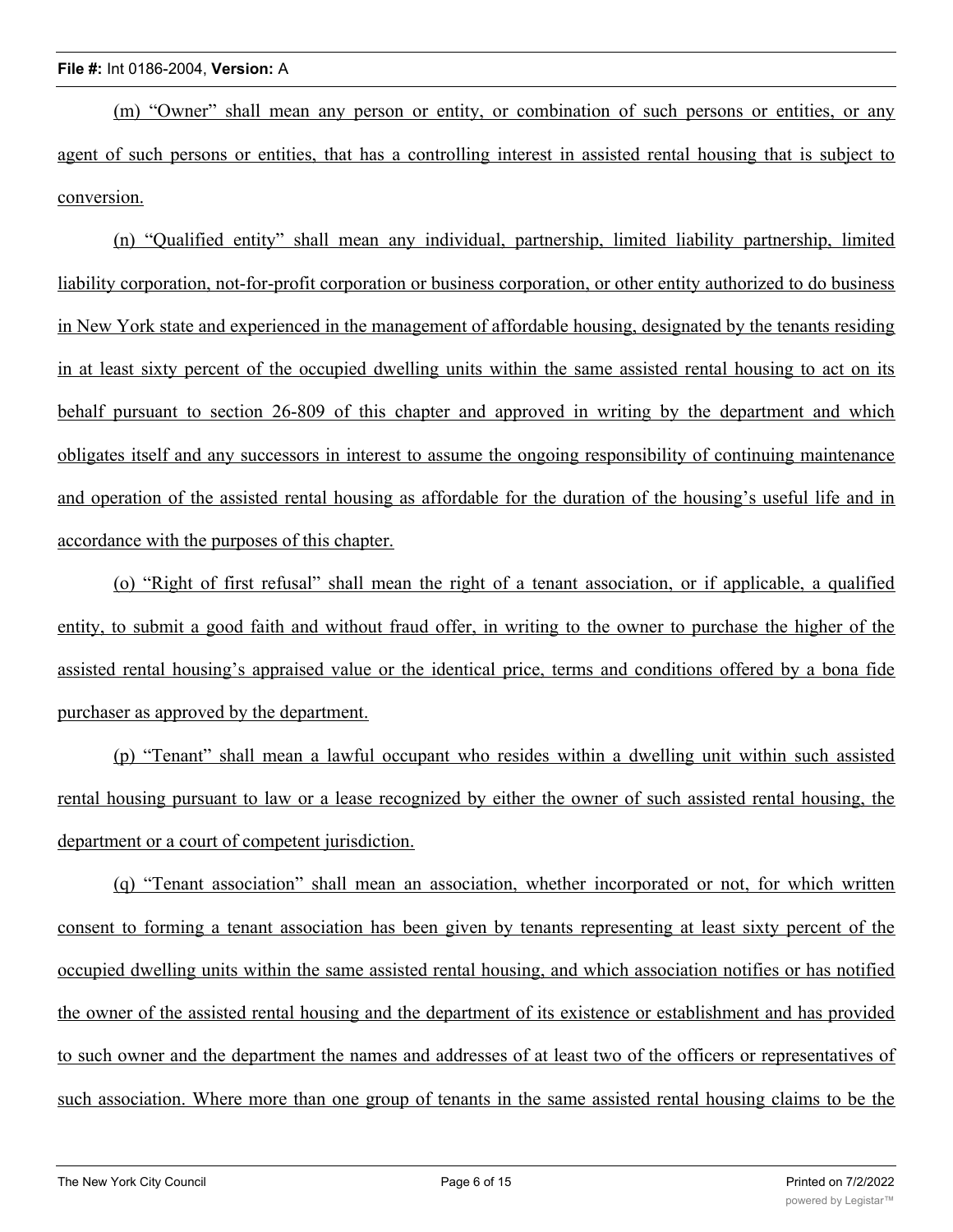tenant association for such assisted rental housing, the department shall determine which group, if any, is the tenant association for the purposes of this chapter in the same manner as the department certifies a tenant association for the purposes of article II of the private housing finance law.

§26-802 Notification of impending conversion. (a) Notice shall be provided by the owner to the tenant association, or if no tenant association exists, to each tenant, and to the department of the intention of the owner to take any action that will result in the conversion of the assisted rental housing.

(b) Such notice shall be provided no less than twelve months prior to the taking of such action by the owner. Such notice shall include the following information:

(1) The name and address of each owner of the assisted rental housing. For any owner that is a corporation, the notice shall contain the names and addresses of the officers and directors of the corporation and of any person directly or indirectly holding more than ten percent of any class of the outstanding stock of the corporation. For any owner that is a partnership or joint venture, the notice shall contain the name and address of each individual who is a principal or exercises control of such entities.

(2) The address and/or addresses and the name and/or names of the assisted rental housing and the type of program or programs to which the assisted rental housing is subject;

- (3) The nature of the action that the owner intends to take that will result in a conversion;
- (4) The date on which such action resulting in the conversion is anticipated to take place;
- (5) The provision of law, rule or regulation pursuant to which such action is authorized;
- (6) The total number and type of dwelling units subject to a conversion;
- (7) The current rent schedule for the dwelling units along with an estimation of the

rent increases anticipated upon conversion;

(8) The income and expense report for the twelve-month period prior to the notice including capital improvements, real property taxes and other municipal charges;

(9) The amount of the outstanding mortgage as of the date of the notice;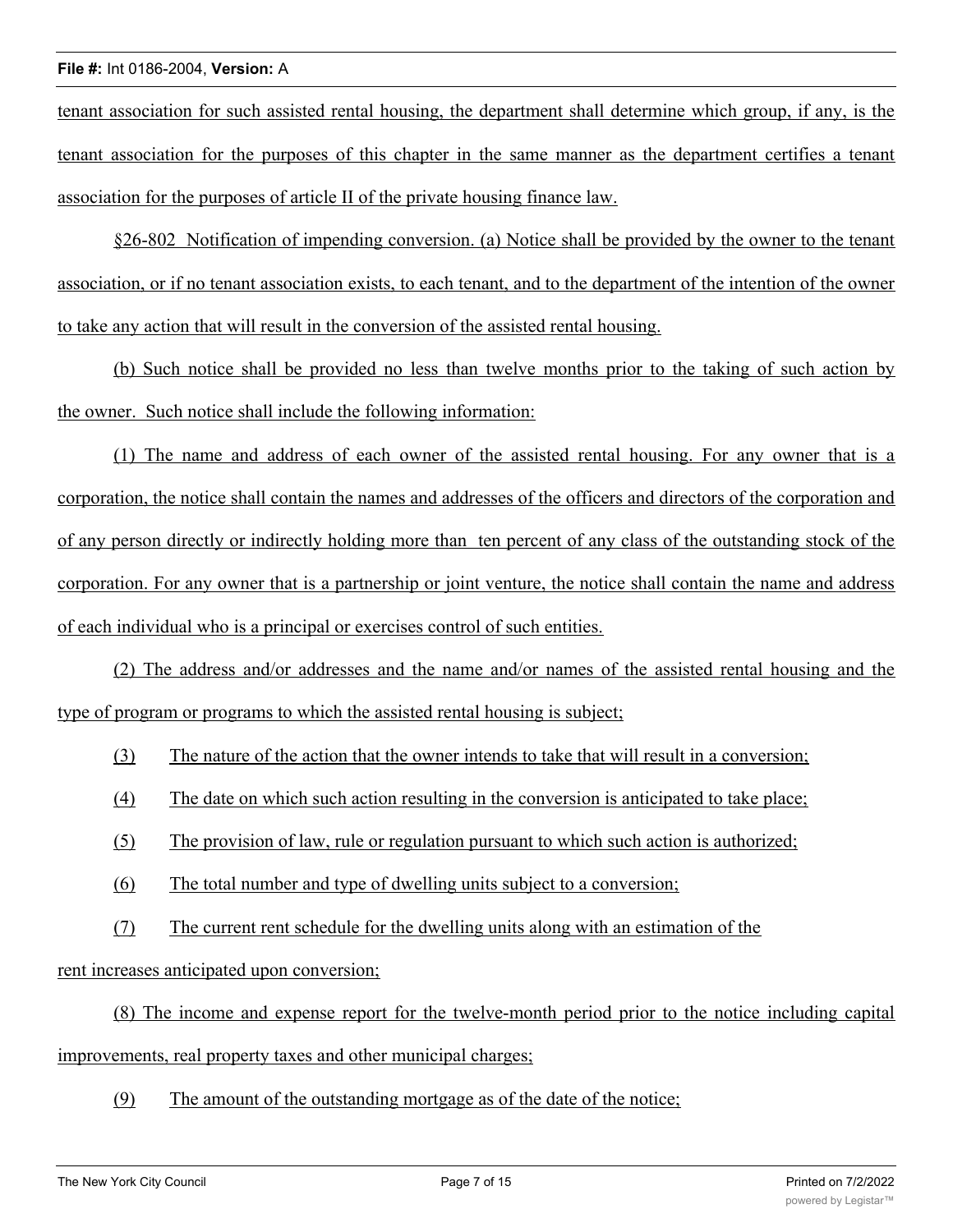(10) The two most recent inspection reports from the real estate assessment center of the United States department of housing and urban development, for the assisted rental housing or group of multiple dwelling units operated together under the same ownership for which such inspection reports are required, or, the reports of the two most recent comprehensive building-wide inspection reports that may have been conducted by the department or by the New York state division of housing and community renewal;

(11) A statement of notice in a manner approved by the department which advises a tenant association, or if no tenant association exists, advises each tenant, of the first opportunity to purchase as required by section 26-806 of this chapter, or of the right of first refusal, as required by section 26-805 of this chapter;

(12) Such other information the department may require.

(c) During the twelve- month notification period provided for in subdivision b of this section the owner may not sell or contract to sell the assisted rental housing, but may engage in such discussions with other interested parties.

(d) Notice shall not be required of an owner who intends to maintain the property as assisted rental housing or intends to transfer, lease or refinance a mortgage in order to maintain the property as assisted rental housing.

(e) Where an owner decides not to convert the assisted rental housing program, such owner may withdraw the notice of intention to convert the assisted rental housing program, subject to the terms of any accepted offer to purchase or executed purchase and sale agreement, and to existing statutory and common law remedies. In such event, the owner shall give notice to the tenant association, or if no tenant association exists, to each tenant, or if applicable, to a qualified entity, and to the department. However, should the owner at any time decide to take an action that will result in conversion, the twelve- month notice period of this section as well as all other applicable requirements of this chapter shall be complied with.

(f) Notwithstanding any of the above, if any applicable supervening statute or program has a notice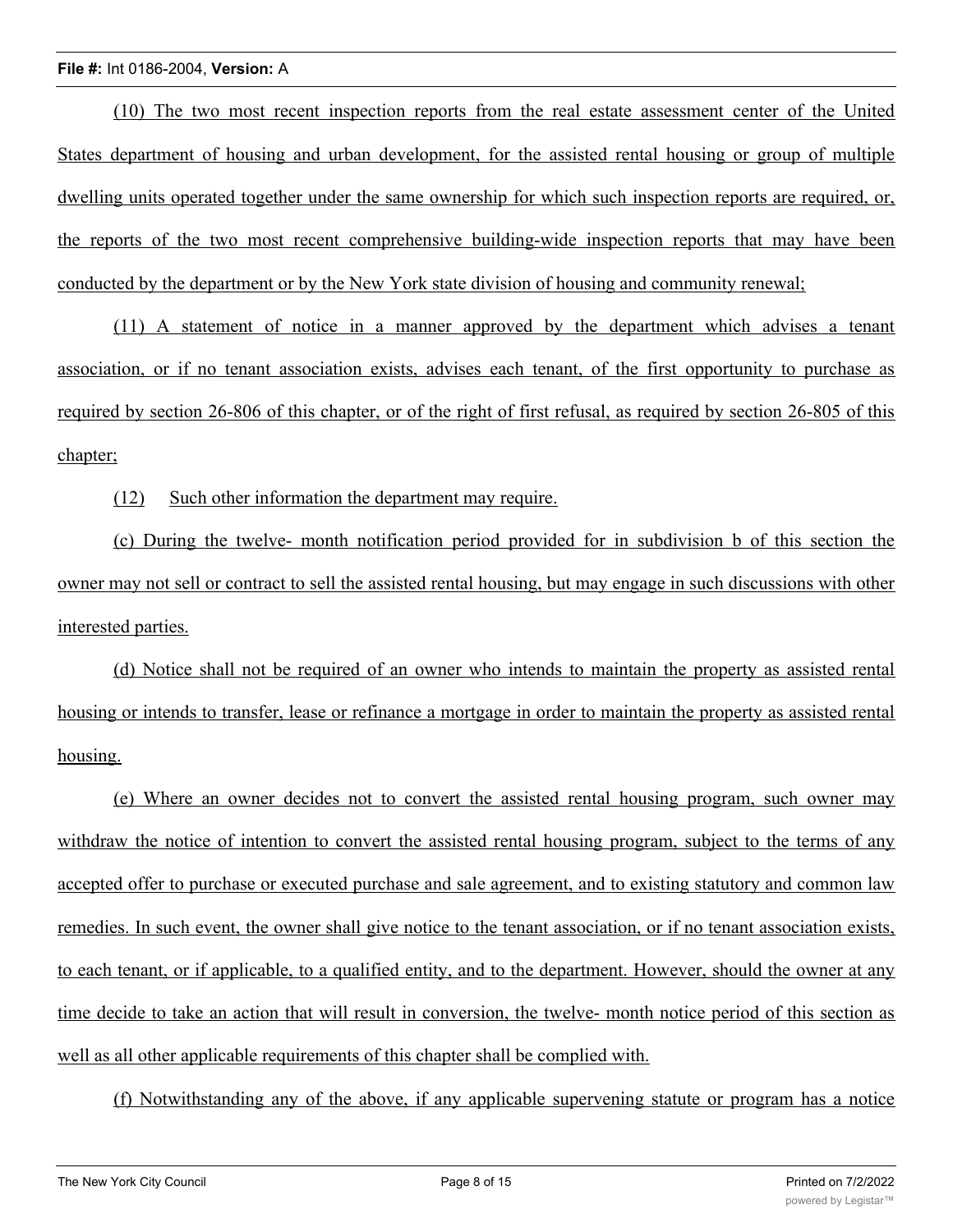requirement substantially similar to any notice requirement of this section, then the notice requirement under this section shall be that of the supervening statute or program.

(g) Notwithstanding any of the above, if the notices required by this section requires more information than is required by any applicable supervening city, state or federal statute or program, then such additional information shall be provided within the time period established by the supervening statute or program.

§26-803 Notification of bona fide offer to purchase. (a) If the owner receives a bona fide offer to purchase and intends to consider, or respond to such bona fide offer to purchase, then notice shall be provided by the owner to a tenant association, or if no tenant association exists, to each tenant, or if applicable, a qualified entity, and the department, no more than fifteen days from the date that such bona fide offer to purchase is delivered to the owner. Such notice shall contain the following information:

- (1) The name and address of the proposed bona fide purchaser; and
- (2) The price and terms and conditions of the offer;

(b) The owner shall not be required to provide notice in accordance with subdivision a of this section if the bona fide purchaser making the offer agrees to maintain the assisted rental housing as affordable. The bona fide purchaser shall be required to inform the department as to how such bona fide purchaser intends to keep the assisted rental housing as affordable.

§26-804 Appraisal determination. (a) The department shall convene an advisory panel, which advisory panel shall determine the appraised value of the assisted rental housing within thirty days of a tenant association's, or if applicable, a qualified entity's notice to the owner and the department pursuant to subdivision a of section 26-805 or subdivision a of section 26-806 of this chapter.

(b) The advisory panel shall consist of one appraiser selected by the owner, one appraiser selected by the tenant association, or if applicable, a qualified entity, and one appraiser to be selected either by mutual agreement between the owner and the tenant association or if applicable, a qualified entity, or by mutual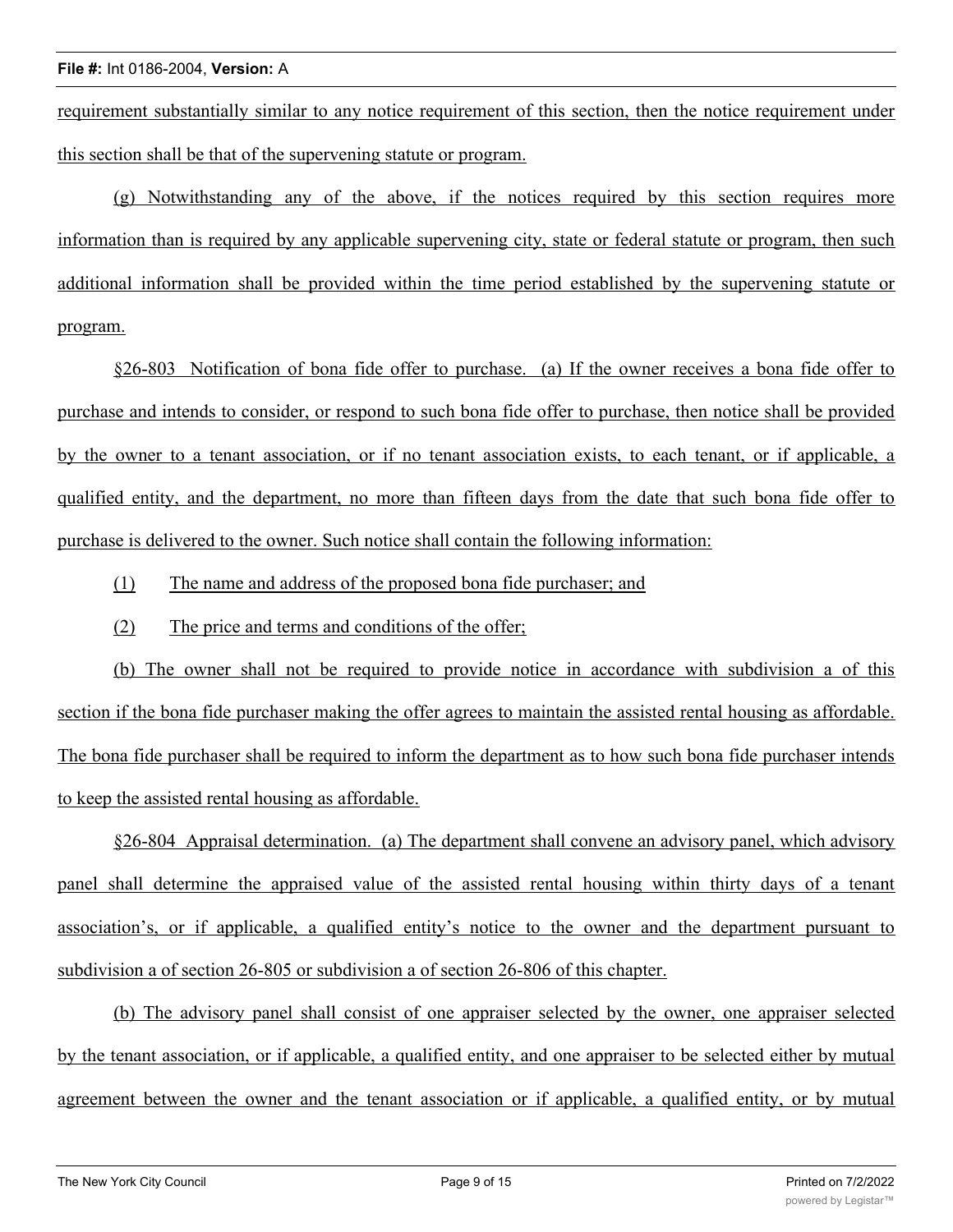agreement between the appraiser that was selected by the owner and the appraiser selected by the tenant association, or if applicable, a qualified entity, if such condition is deemed acceptable to the owner and the tenants association, or if applicable, a qualified entity, and is agreed upon in writing, except that in the case of where there is no agreement between the owner and the tenant association, or if applicable, a qualified entity, or between the appraiser that was selected by the owner and the appraiser selected by the tenant association, or if applicable, a qualified entity, then the appraiser will be selected by the department. The cost for the appraiser shall be borne by the party responsible for providing such appraiser. However, where the department must select the third appraiser, the cost for such appraiser shall be equally borne by the owner and the tenant association, or if applicable, a qualified entity.

(c) Notice shall be provided by the department to the owner and the tenant association, or if applicable, a qualified entity, fifteen days before the intended date that such advisory panel is to initiate the performance of the appraisal. In the instance when either the owner fails to provide an appraiser within fifteen days of such notice or when the tenant association, or if applicable, a qualified entity, fails to provide an appraiser within fifteen days of such notice then the department shall select the appraiser on behalf of the party or parties that failed to select an appraiser. In such circumstance, the cost for the appraiser selected by the department shall be borne by the party responsible for providing that appraiser.

(d) The department shall promulgate rules for the timely determination of the appraised value and that such rules are to be consistent with the notice requirements mandated under this chapter. The department shall make such appraised value publicly available within fifteen days from the date of such advisory panel's determination.

(e) In the instance where the owner and the tenant association, or if applicable, a qualified entity, have mutually agreed upon an appraised value for the assisted rental housing prior to the convening of the advisory panel, the owner and the tenant association, or if applicable, a qualified entity, may in writing apply to the department for a waiver from subdivisions a through d of this section. The department shall make a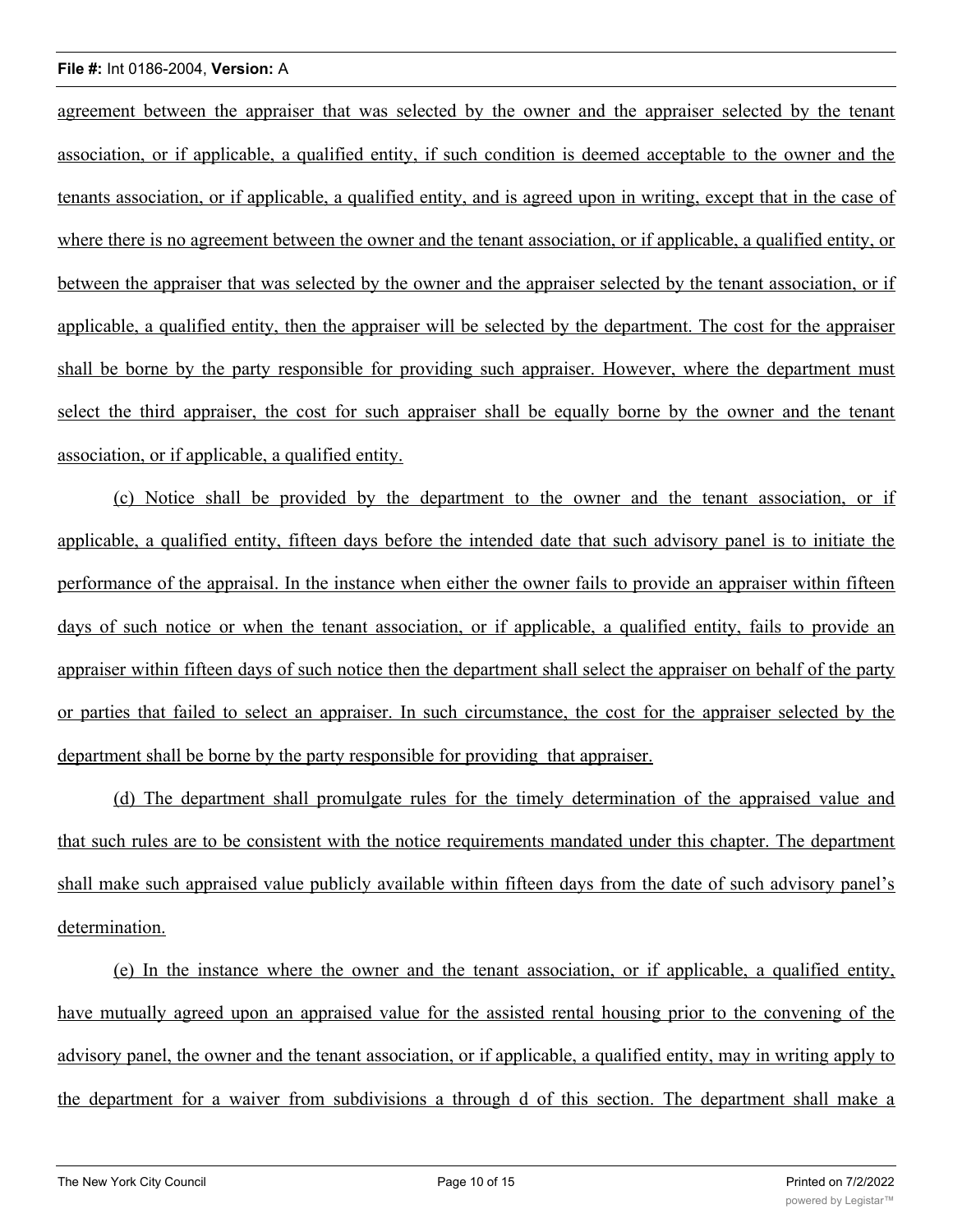determination upon such application for a waiver within fifteen days from receipt of such application.

§26-805 Right of first refusal. (a) A tenant association, or if applicable, a qualified entity, shall notify the owner and the department in writing of its intent to exercise its right of first refusal within sixty days from receipt of notice from the owner pursuant to subdivision a of section 26-802 of this chapter.

(b) The tenant association, or if applicable, a qualified entity, following notice by the owner in compliance with subdivision a of section 26-802 of this chapter, shall have one hundred twenty days from the date of the notice of the determination of the appraised value to submit its offer to purchase.

(c) The tenant association, or if applicable, a qualified entity, following notice by the owner in compliance with subdivision a of section 26-803 of this chapter, shall have one hundred twenty days from the date of a bona fide offer to purchase to submit its offer to purchase.

(d) If through no fault of a tenant association, or if applicable, a qualified entity, or the owner, the time periods provided for in subdivisions b or c of this section need to be extended, then such time periods may be extended by the department. Should such time period be extended past the notice period provided for in subdivision a of section 26-802 of this chapter, then the provisions of the applicable assisted rental housing program shall remain in full force and effect to the extent permitted by law.

(e) Unless the owner and a tenant association, or if applicable, a qualified entity, otherwise agree to purchase the assisted rental housing below its appraised value, the owner shall sell such assisted rental housing at the appraised value or at the price contained in a bona fide offer to purchase price as approved by the department.

(f) The department shall promulgate rules for the timely completion of all lending program applications, credit reviews and loan closings.

(g) If a tenant association, or if applicable, a qualified entity, does not submit its offer in writing to the owner and the department within the time periods stated in subdivisions b or c of this section following notice by the owner in compliance with subdivision a of section 26-802 of this chapter, then such right will be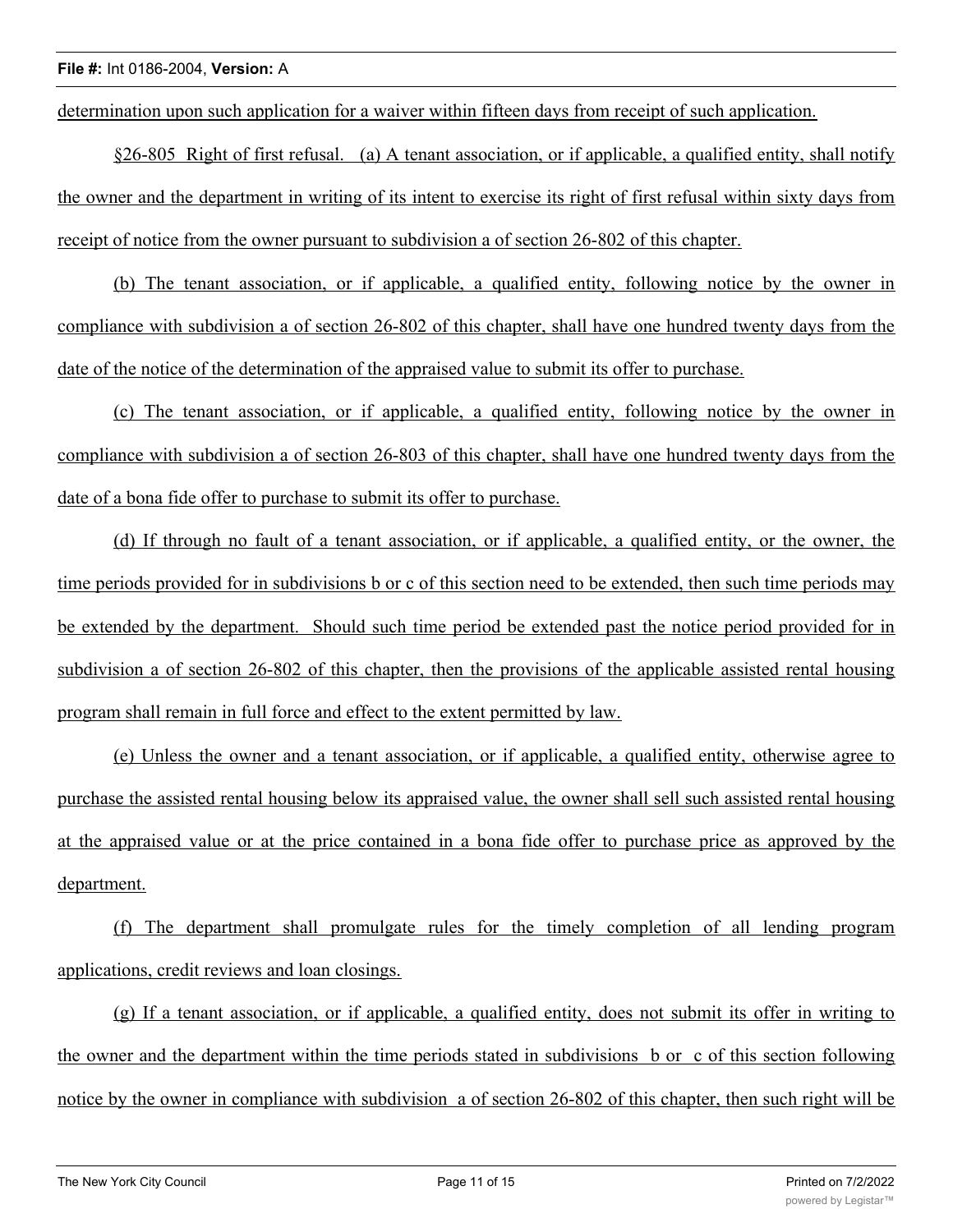deemed waived and the owner shall have no further obligations under this section. However, where a tenant association, or if applicable, a qualified entity, has previously submitted a notice in accordance with subdivision a of this section decides not to exercise such right, it may withdraw such notice by giving written notice to that effect to the owner and to the department.

§26-806 First opportunity to purchase. (a) A tenant association, or if applicable, a qualified entity, shall notify the owner and the department in writing of its intent to exercise its right of first opportunity to purchase within sixty days from receipt of notice from the owner pursuant to subdivision a of section 26-802 of this chapter.

(b) The tenant association, or if applicable, a qualified entity, following notice by the owner in compliance with subdivision a of section 26-802 of this chapter, shall have one hundred twenty days from the date of the notice of the determination of the appraised value to submit its offer to purchase.

(c) If through no fault of a tenant association, or if applicable, a qualified entity, or the owner, the time period provided for in subdivision b of this section needs to be extended, then such time period may be extended by the department. Should such time period be extended past the notice period provided for in subdivision a of section 26-802 of this chapter, then the provisions of the applicable assisted rentalhousing program shall remain in full force and effect to the extent permitted by law.

(d) Except where the owner and a tenant association, or if applicable, a qualified entity, agree to a purchase price of the assisted rental housing at an amount below the appraised value, any offer made pursuant to this section shall be accepted by the owner.

(e) If a tenant association, or if applicable, a qualified entity, does not submit its offer in writing to the owner and the department within the time periods stated in subdivision b of this section following notice by the owner in compliance with subdivision a of section 26-802 of this chapter, then such right will be deemed waived and the owner shall have no further obligations under this section. However, where a tenant association, or if applicable, a qualified entity, has previously submitted a notice in accordance with subdivision a of this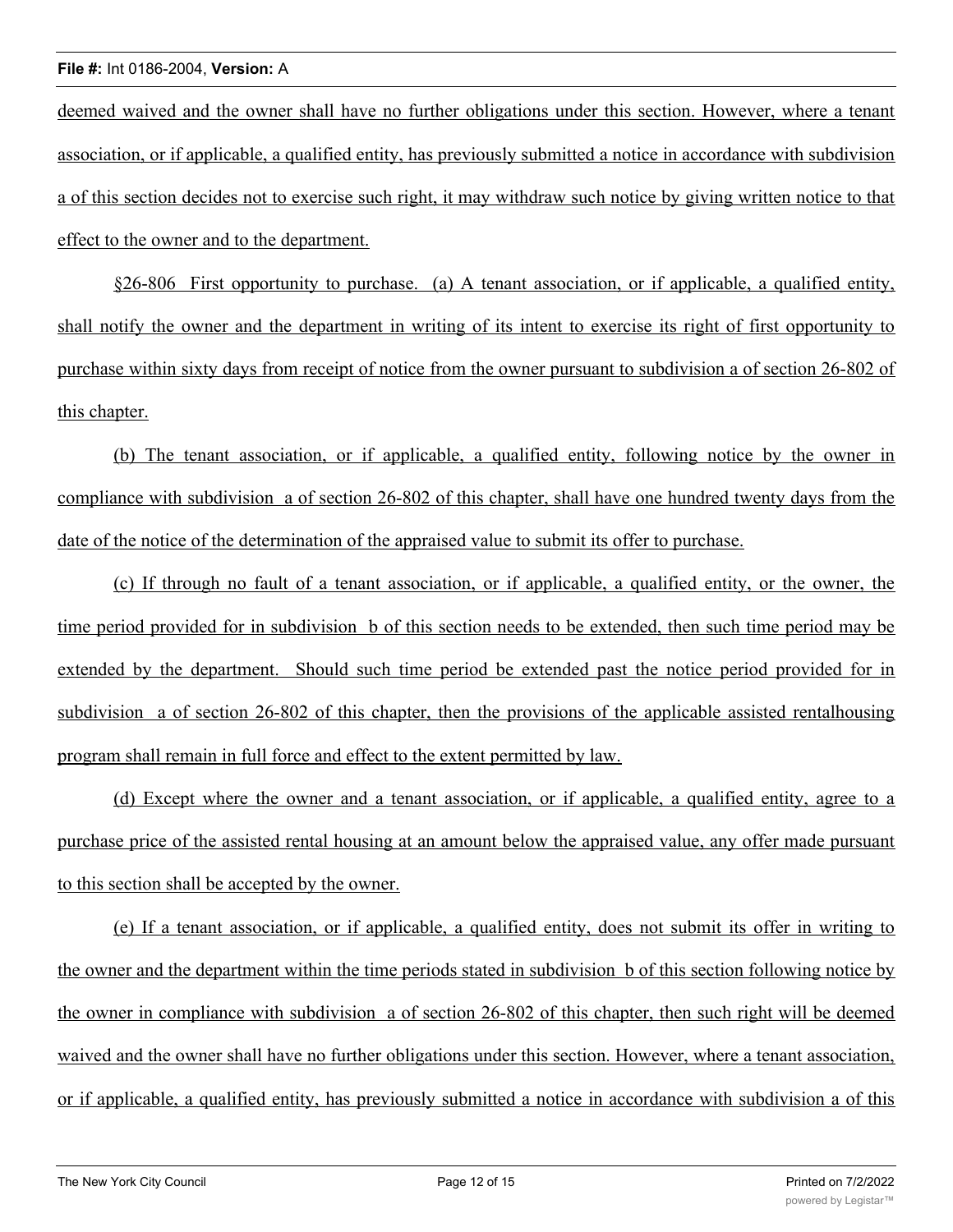section decides not to exercise such right, it may withdraw such notice by giving written notice to that effect to the owner and to the department.

§26-807 Prior notification. Notwithstanding any other provision of this chapter, where an owner has given notice prior to the effective date of this chapter and the intent of such notice is to initiate a procedure to withdraw the assisted rental housing from a program set forth in subdivision c of section 26-801 of this chapter, and such notice was properly given in accordance with any other applicable provision of law and more than forty-five days remain prior to the expiration of the time period applicable to such notice, a tenant association, or if applicable, a qualified entity, may complete any action authorized by sections 26-804, 26-805 and 26-806 of this chapter at any time prior to the expiration of such time period.

§26-808 Long term affordability. A tenant association, or if applicable, a qualified entity, including all successors in interest, which chooses to exercise the rights provided for in section 26-805 or section 26-806 of this chapter will be obligated to maintain the assisted rental housing as affordable.

§26-809 Right of transfer. (a) During the notice period provided for in section 26-802 of this chapter, the tenants, by written consent of the tenants residing in at least sixty percent of the occupied dwelling units within the same assisted rental housing, may transfer the rights established by section 26-805 and section 26-806 of this chapter to a qualified entity.

(b) Notice of such transfer shall be provided to the owner and the department in writing within sixty days from receipt of notice from the owner pursuant to section 26-802 of this chapter.

§26-810 Conversion of property. Notwithstanding the provisions of section 26-805 and section 26-806 of this chapter, when a conversion occurs, an owner or bona fide purchaser shall allow the current tenant or tenants to remain in their respective dwelling units for the longer of six months from the effective date of the conversion or until the tenant's lease expires, and at the same terms and conditions as before such conversion. Such owner or purchaser may, with the agreement of the tenant or tenants, relocate such tenant or tenants to comparable units with comparable rents in accordance with procedures to be established by the rules of the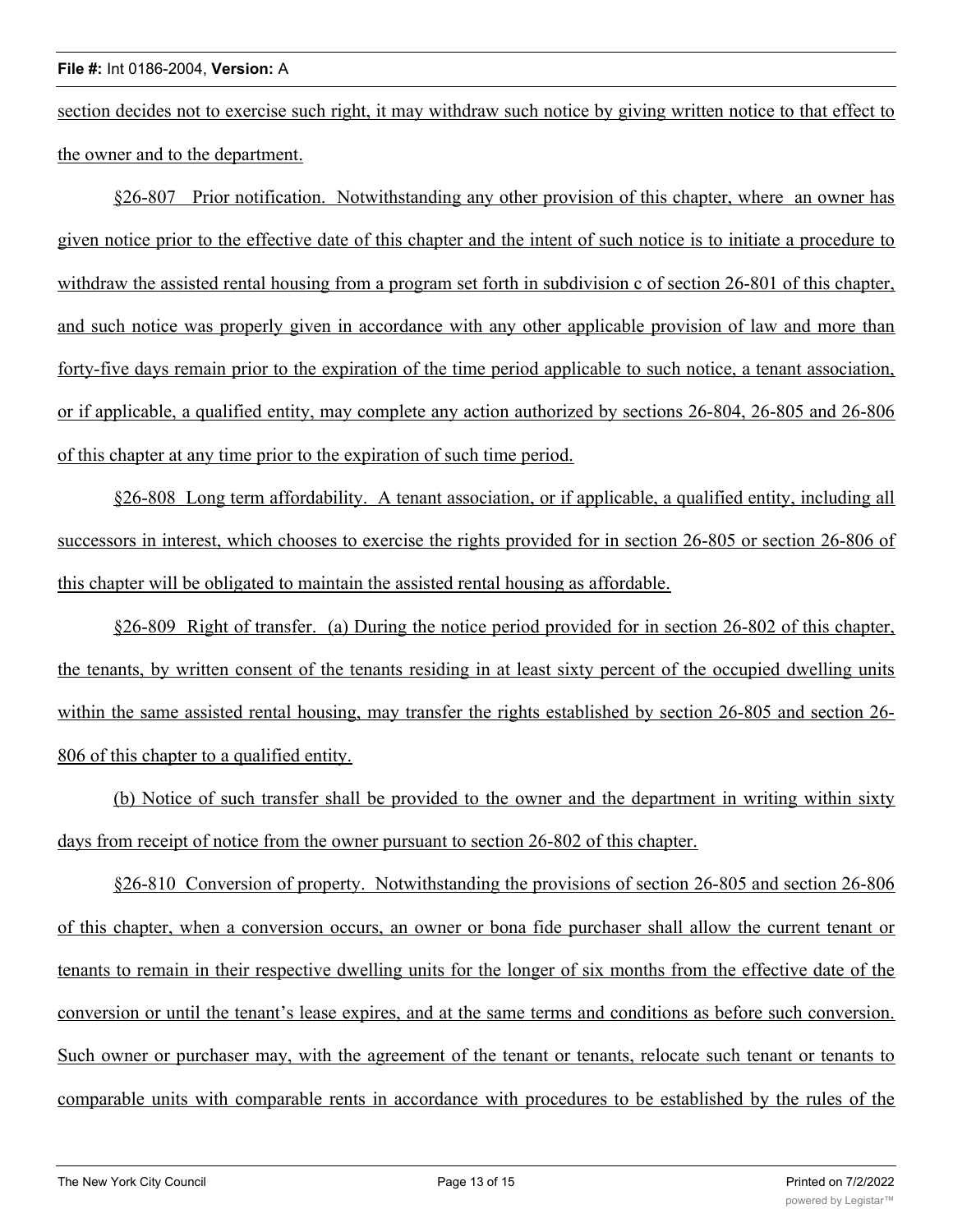department.

§26-811 Penalty. An owner found to have violated any provision of this chapter shall, in addition to any other monetary and/or equitable damages for which the owner may be liable, be liable for a civil penalty of five thousand dollars per month per dwelling unit in the assisted rental housing, and shall also pay to a tenant association, or if no tenant association exists, each tenant, or if applicable, a qualified entity, fees and costs incurred in bringing an enforcement proceeding. The total civil penalties may not exceed one hundred thousand dollars per dwelling unit. Nothing in this section shall be interpreted as prohibiting the tenant association, or if no tenant association exists, the tenants, or if applicable, a qualified entity, from seeking injunctive relief against a non-compliant owner. Such proceeding shall be brought in a court of competent jurisdiction.

§26-812 Exclusions. (a) Nothing in this chapter shall affect any existing agreement between a tenant association and an owner regarding the management and operation of the assisted rental housing or the transfer of the assisted rental housing to a tenant association or similar organization in effect on the effective date of this chapter, except that any renewal, modification or amendment of such agreement occurring on or after the effective date of this local law shall be subject to the provisions of this chapter.

(b) Nothing in this chapter shall affect any existing agreement between an owner and one or more governmental entities relating to the management and operation of a multiple dwelling that is not otherwise subject to the private housing finance law or to federal law.

(c) Nothing in this chapter shall affect an owner or purchaser who wants to refinance in order to maintain participation in an assisted rental housing program.

(d) The provisions of this chapter shall not apply to a purchase by a governmental entity implementing its powers of eminent domain; a judicially supervised sale or transfer of property; any bankruptcy proceedings; or operation of law.

(e) The provisions of this chapter shall not apply where a notice as described in section 26-807 of